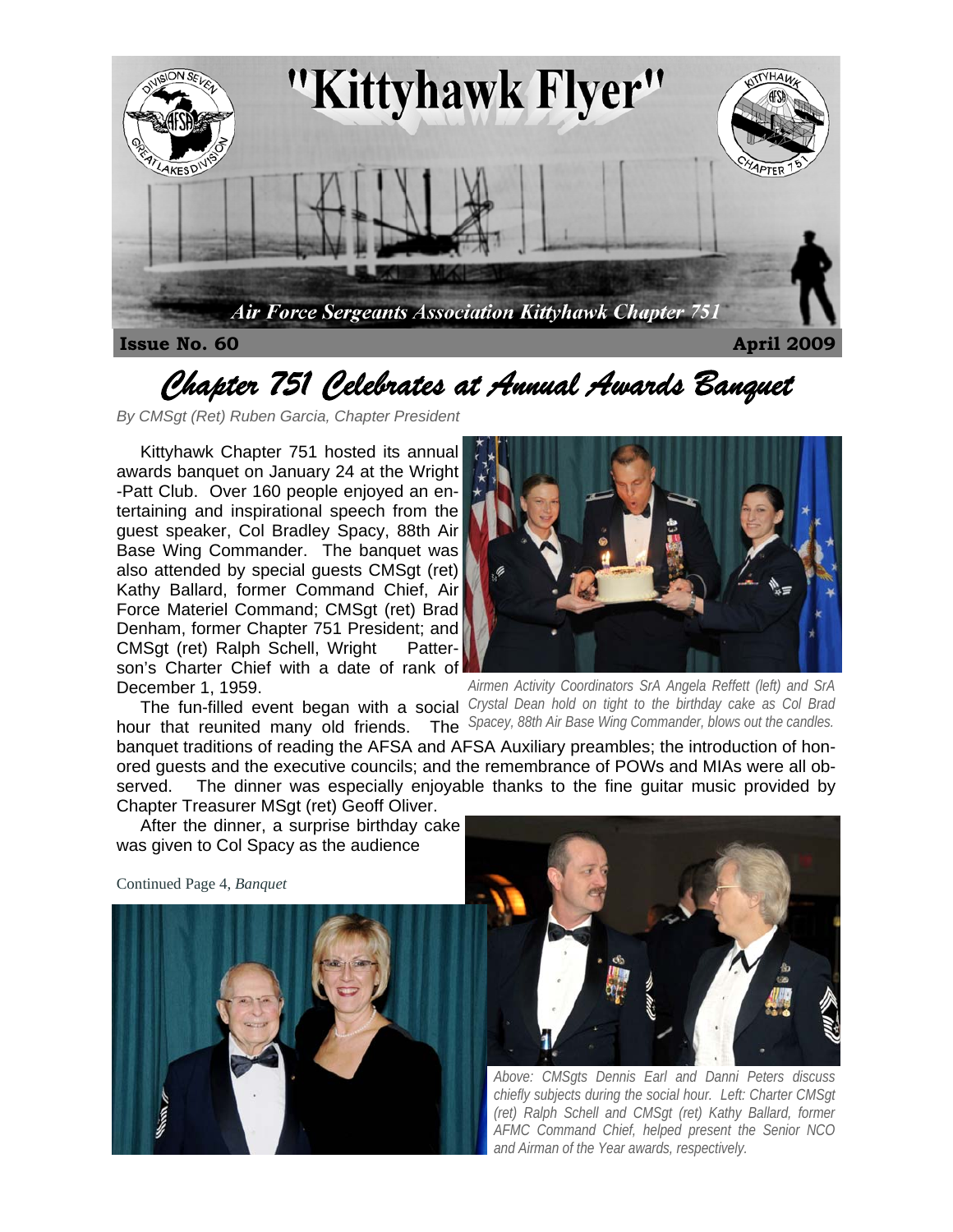

### *A word from the President…*

*By CMSgt (Ret) Ruben Garcia, Chapter President* 



 MEMBERSHIP! That is the #1 priority in 2009. The number of members in the Association affects how well AFSA is able to advocate your interests on Capitol Hill. And believe me, whether you're an Airman fresh out of Lackland or a veteran who

stored away the uniform decades ago, you want someone watching your back in DC.

 Closer to home, the number of Chapter members directly affects our ability to serve Airmen and veterans in our Chapter and in the community around Wright Patterson. AFSA provides Chapter 751 25 cents each quarter for every member on its roster to serve its members. AFSA also provides a dollar to Chapter 751 for each person recruited by a Chapter member in a given quarter. When our numbers go down, so does our revenue and the programs we support our put in jeopardy.

 The chart on this page shows the decline in Chapter members over the past year. There are three reasons for this: (1) every month we



are saddened by the passing of long-time AFSA supporters, (2) recruiting was not emphasized enough which lead to fewer recruits and (3) many Chapter members did not renew their membership.

 This last point is a failure in the "retention" of members. When I ask friends why they are no longer a member, they reply that they weren't aware their membership had expired. Obviously, if our retention efforts were better, our Chapter strength would be greater.

 Please help me and my team (below) by being a part of our year-long membership campaign. Read on for more info. Thanks!



*Chapters 751 & A751 Executive Council members: (left to right) CMSgt (ret) Dave Creech, Antonella Moore, Julie Durkee, MSgt Angela Gibson, SrA Crystal Dean, Josie Garcia, CMSgt (ret) Ruben Garcia, SrA Angela Reffett, SMSgt Brian Tobin, Amy Tobin, Eva Hake, MSgt Scott Cruz and MSgt (ret) Geoff Oliver.*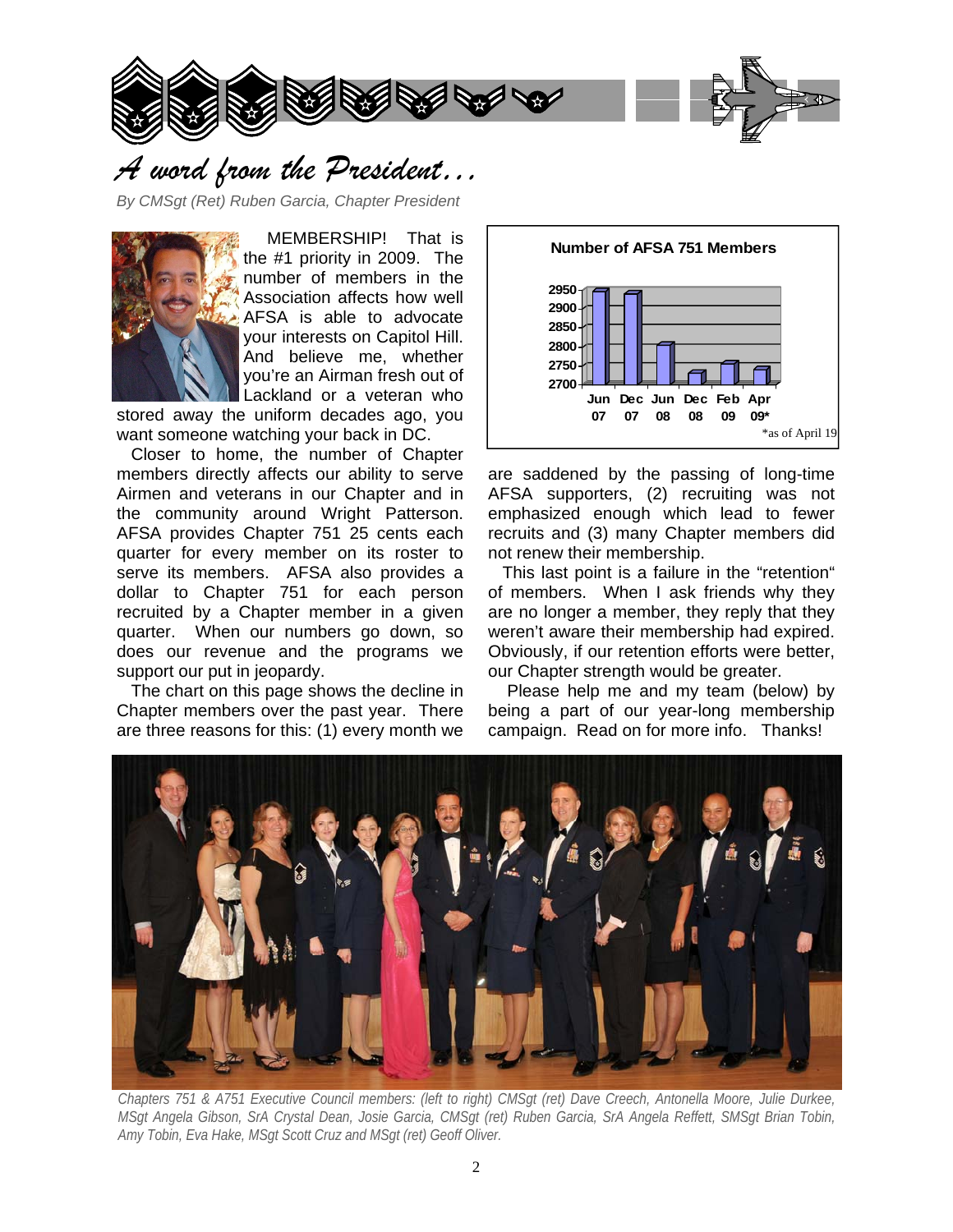

# *Recruiting Emphasis Generates a Request for a Favor*

*By CMSgt (Ret) Ruben Garcia, Chapter President* 

 If you are reading this newsletter, you're probably already a member of AFSA. So I'd be "preaching to the choir" if I told you the benefits of not only being a member of AFSA, but also a member of Chapter 751.

 I would also propose that the less a person visits Wright Patterson, the more likely you are to read this newsletter. I base this solely on the empirical data gathered over years of comments from grateful readers who tell me they enjoy the *Kittyhawk Flyer* and how proud they are of the Chapter for all the good work it accomplishes. Most of these comments come from people who either live a ways from the base or just don't have much interaction with today's Airmen. So if you fit into that category, let me start off by saying thank you for taking the time to read the *Kittyhawk Flyer*. I also have a favor to ask of you.

 The Chapter needs to bounce back to the membership numbers it had a couple years ago. We need to accomplish this in order to maintain our strength in the association and to continue our programs on and around Wright Patterson. We, on base, are doing our part to try to get those numbers up:

# *New Airmen Take the Helm*

*By CMSgt (Ret) Ruben Garcia, Chapter President* 

 Chapter 751 has a new team of Airmen Activities Coordinators ready to serve. SrA Charvell Pee and A1C Jason Salas were appointed as the new AACs after they were interviewed along with eight other volunteers.

 The former AACs, SrA Crystal Dean and SrA Angela Reffet resigned their positions due to mission requirements. We thank them for their dedicated service to the Chapter over the last 15 months and we look forward to seeing them at many events.

 The AACs are the voice of Wright Patt's E-4s and below. They bring issues to the Chapter as needed and coordinate events targeted at the junior enlisted. They will have the help of a new council made up of the other eight volunteers. What a team!!

- An AFSA open house on March 20 provided 17 new members in two hours.
- We'll provide valuable prizes for recruiters and units who have the most recruits at the end of the year as an incentive.
- The creation of an Airmen Activity Council to better reach out to younger Airmen

So how can you help? That's the favor!

 I'm starting a membership fund drive. The concept is simple: the Chapter will accept donations to sponsor a person's membership. It costs \$18 to sponsor an AB through SrA for 18 months. Please consider donating to this cause; it doesn't have to be \$18…every bit helps. I know this is a tough time to be asking for money...but I promise you I will put it to good use and you'll be bringing a new Airman onto our great team. This could be an especially nice way for our lifetime AFSA members to make a contribution to their Chapter. To make a donation please send your check, made out to AFSA 751, to:

AFSA Kittyhawk Chapter 751 c/o Membership Fund PO Box 33682 Wright Patterson AFB OH 45433-0682

Thanks again. I appreciate your support.

*AFSA Five Star Club* 

*By CMSgt (Ret) Ruben Garcia, Chapter President* 

 Need more incentive to start recruiting? How about membership into AFSA's 5 Star Club! I'm sure you've heard all the buzz about this club. Rumor has it that being a member of this club will make you more attractive to the opposite sex. You too can

be a hot, club member by recruiting or retaining 5 or more AFSA m e m b e r s. You'll receive this cool coin too, courtesy of HQ AFSA. So go recruit!

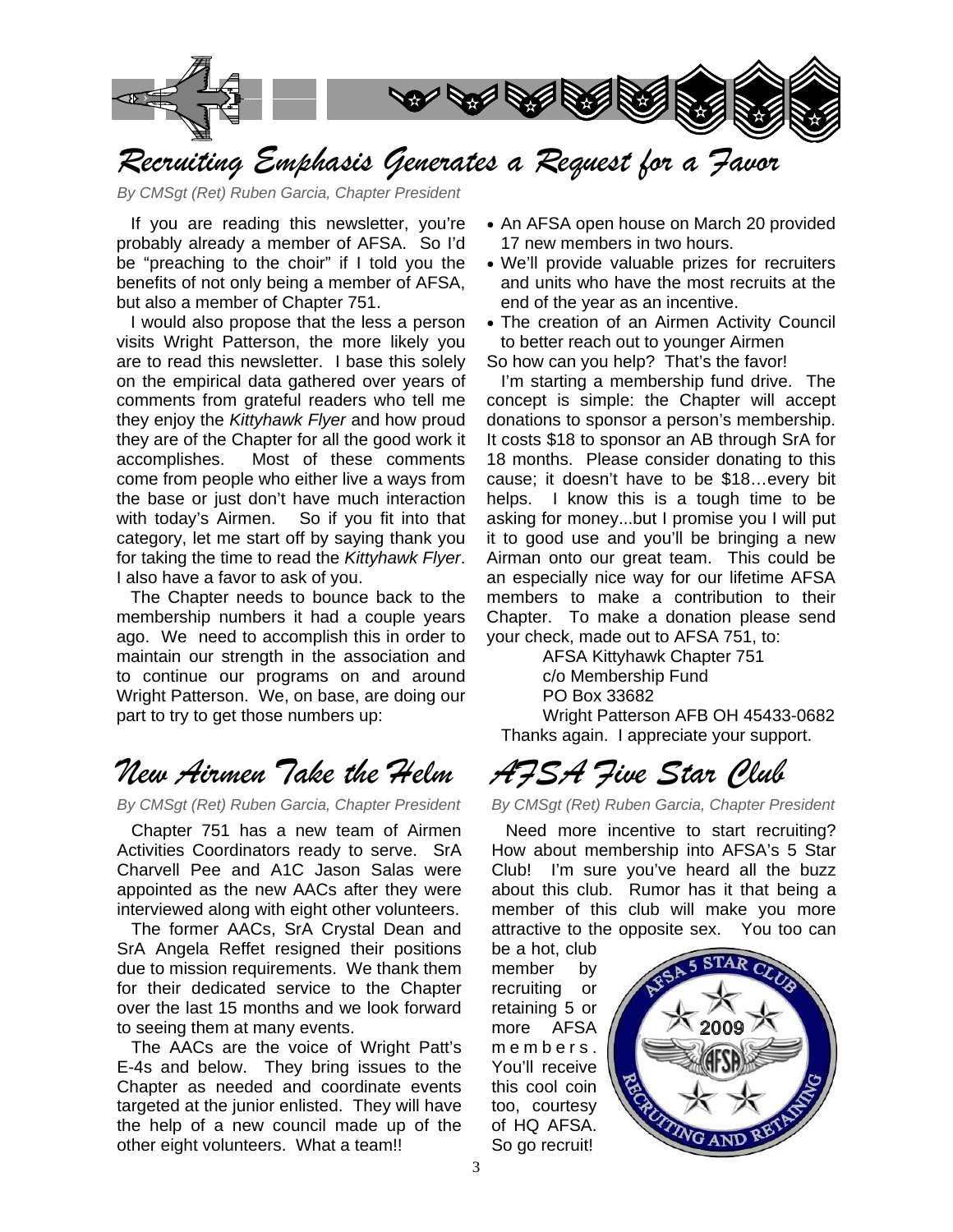

appreciation for year-long efforts in fund raising that resulted in a \$4,500 donation toward construction of a second Fisher House on

 Col Spacy and Chapter President, CMSgt (ret) Ruben Garcia, presented the following awards for outstanding contribu-

base.



### *Banquet*

*Continued from page 1*

provided a strong rendition of the birthday song followed by thunderous applause.

 The Chapter was presented with a plaque from SMSgt (ret) Chris Stanley, Executive Director, Fisher Nightingale Houses Inc., in



tions both on- and off-duty during 2008: **SrA Crystal**  *Auxiliary President, Antonella Moore, addresses the audience.* 

**Dean**, 88th Medical Operations Squadron - First Term Airman of the Year; **TSgt Joshua Helfen**, National Air and Space Intelligence Center - NCO of the Year; **MSgt Gerry Sanders**, National Air and Space Intelligence Center - SNCO of the Year; **SrA Carlos Castaneda**, 88th Dental Squadron - Honor Guard Member of the Year; **SrA** 

# *Website and Communications*

*By TSgt Tom Geier, Chapter Communications Director*

 Chapter 751 would like to welcome everyone to our new website at www.afsa751.org! Yes, our very own domain name! This also comes with a whole suite of new collaboration tools for the Executive Council. So, what does all that mean to you? The new website will feature a  $\frac{1}{2}$  fresh look and feel through the use of Google Apps<sup>TM</sup>. The site alone provides for real-time updates to documents maintained on the site, such as Change of Address forms, links to contact the Chapter and executive council members, a live events and activities calendar, and much more. Everyone in the Chapter will also benefit from the collaborative suite of tools that the council will be using. With improved efficiency and less document clutter in multiple e-mail inboxes, the council will be able to coordinate in a more streamlined manner to provide answers and services to its members and the community. Check out the new web site and don't forget to leave your feedback!



*MSgt (ret) Geoff Oliver proves he has many talents beyond being a treasurer by playing the guitar for banquet guests.* 

**Jennifer Kost**, Air Force Band of Flight - Band Member of the Year; **TSgt Paul Lindsey**, 338th Recruiting Squadron - Recruiter of the Year; **TSgt Chad Kopf**, 445th Aircraft Maintenance Squadron - Reserve Member of the Year; **Amy Tobin**, wife of SMSgt Brian Tobin, Air Force Institute of Technology - Enlisted Spouse of the Year.

 The chapter also recognized members who made significant contributions to the chapter directly: **MSgt Angela Gibson**, 88th Medical Operations Squadron - Chapter Member of the Year; **MSgt (Ret) Geoffrey Oliver** - Chapter President's Award; **Julie Durkee** - Exemplary Service Award; **Josie Garcia** - Auxiliary Member of the Year

 Airman Dean, sergeants Helfen, Sanders and Gibson, and Mrs. Garcia will represent Chapter 751 and Wright Patterson at the division level competition in May.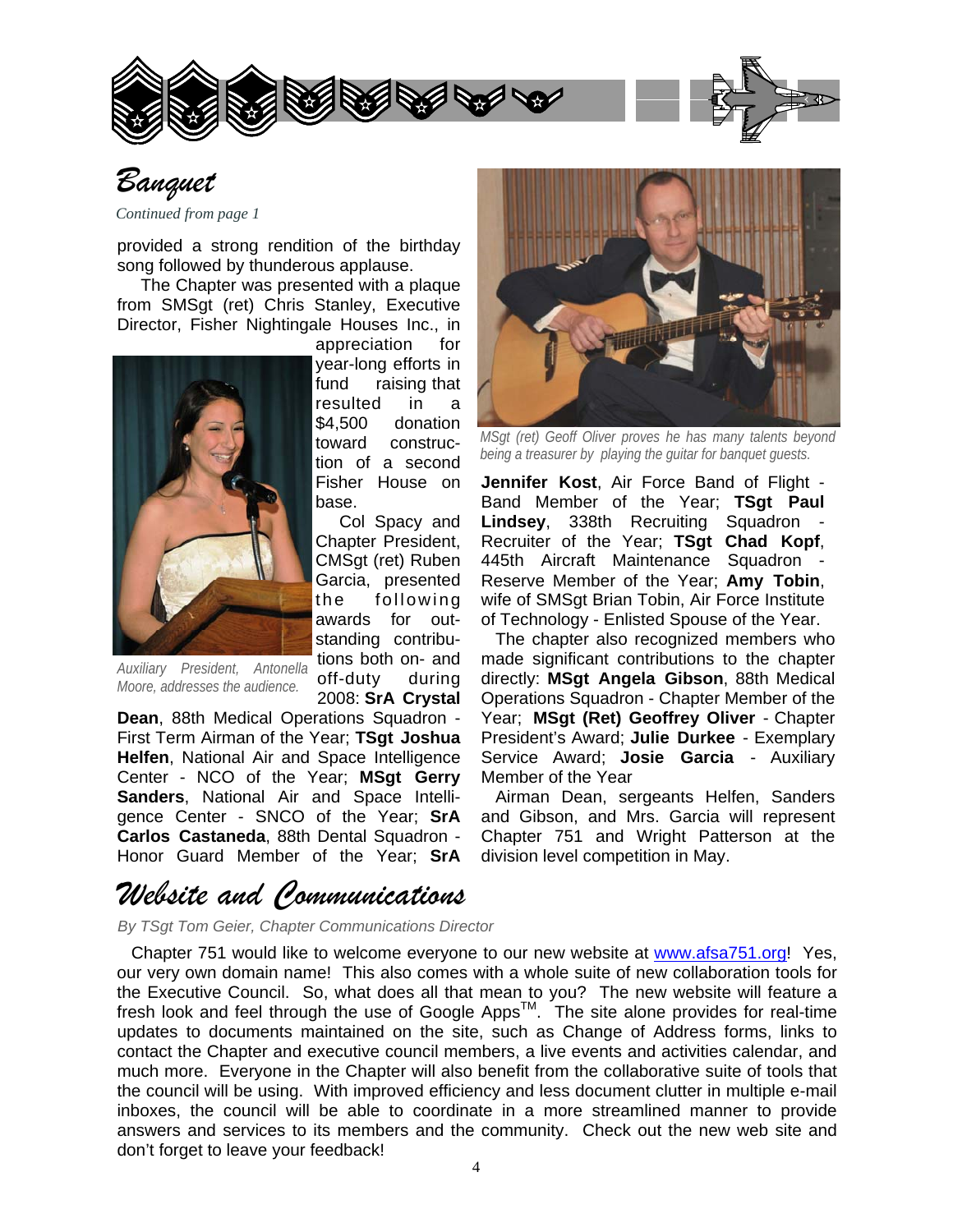

*Chapter 1461 from McChord AFB Challenges Chapter* 

 "Bring it on!" That was the response from Kittyhawk Chapter 751 to the challenge made by Chapter 1461, McChord Air Force Base, Washington, to see who could be the largest chapter at the end of 2009.

 Chapters 751 and 1461 are the largest chapters in AFSA not associated with a technical school. As of February 27, Wright Patterson held a four person lead over McChord: 2,759 to 2,755 members.

 To bring some fun into the challenge, Chapter 751 has introduced a recruiting campaign with incentives for recruiters and their units. Prizes valued at over \$500 are available to recruiters and units can receive \$200 for their morale fund. Details can be found at www.afsa751.org. In addition to these and other incentives to be announced, the Division 7 President, SMSgt (ret) Fred Dembinski, has agreed to have his head shaved if the Chapter recruits 1,000 members or more in 2009.



*Division 7 President SMSgt (ret) Fred Dembinski before and after Chapter 751 recruits 1,000 members in 2009.* 

 On February 27, the score was Chapter 751: 2759, Chapter 1461: 2755. However, they jumped into the lead and by April 10 the score was Chapter 751: 2719, Chapter 1461: 2819. With your help we can regain the lead. Let's show McChord why 751's the best.

# *Bagging Groceries in Support of Enlisted Programs*

*By MSgt James "Fig" Fuenfgeld, Chapter Trustee* 

 Kittyhawk Chapter 751 is always looking for new ways to raise money to help support the many programs it provides for the enlisted here at Wright-Patterson AFB. Rumor had that a member of Chapter A751, Auxiliary Secretary Amy (the bread crusher) Tobin, was a highly decorated bagger back in high school. On January 3, we put this rumor to the test by bagging



*while SMSgt Brian Tobin holds cart and supervises.* 

groceries at the commissary. With our ace up our sleeve, we knew this would be another successful fundraising event.

 The weather was perfect and the AFSA volunteers all gathered around to be led by our exuberant Chapter Senior Advisor, CMSgt (Ret) Chuck (don't call me senior) Worm. After a few pointers from our worldclass bagger we were off and running.

 We had a total of nine volunteers come out to support this event. After 6 hours of bagging the chapter raised \$350.

5 Then Amy will "school" you like she did me. This turned out to be a fun event and we look forward to repeating our success throughout the year. If you *think* you've got MSgt (Ret) Lorry Creech (left) & Amy Tobin (right) bag groceries **bagging skills, please contact the Chapter** and let us know you want to join the team.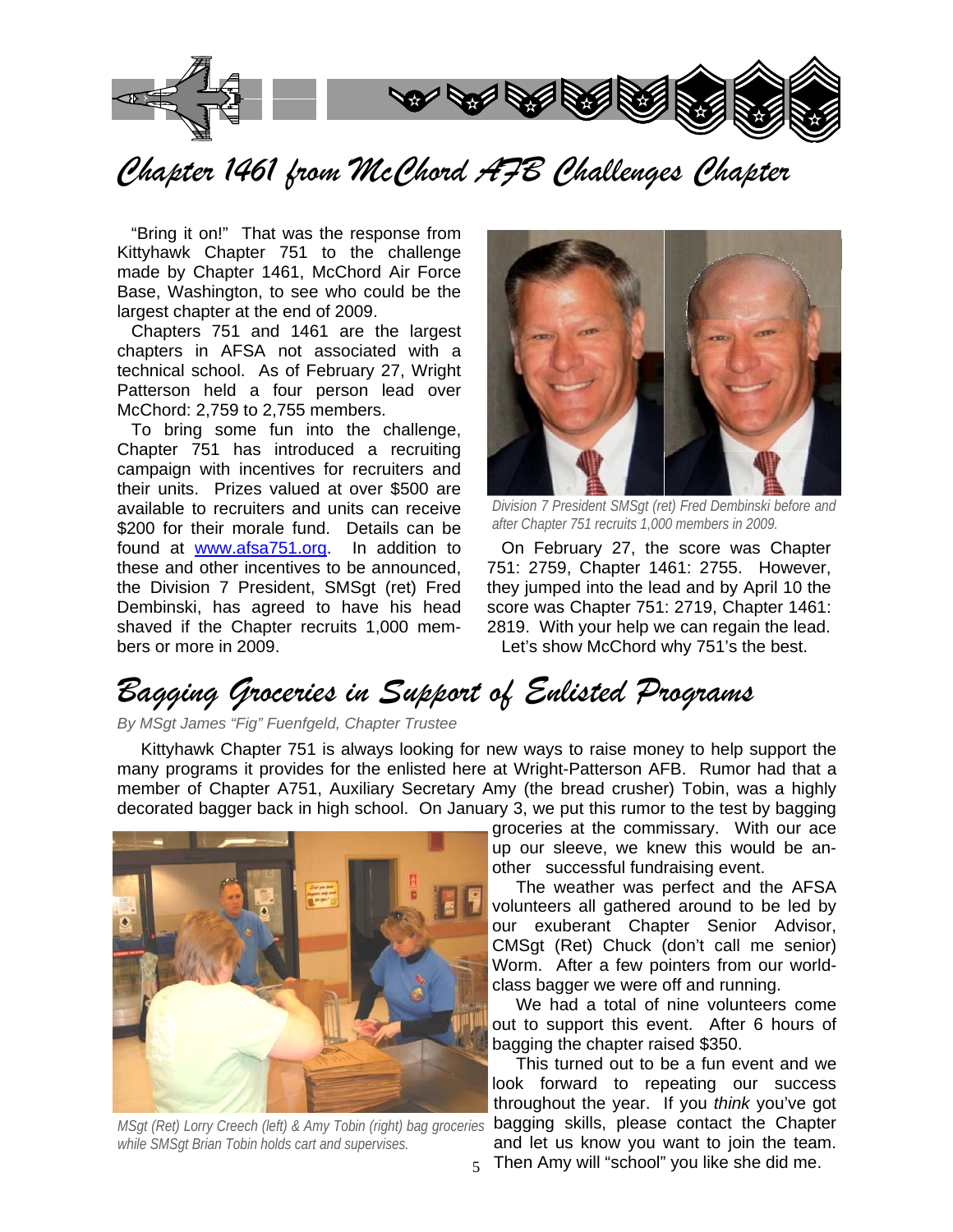

# *Christmas Joy Comes to Veterans...AFSA Style*

*By CMSgt (Ret) Ruben Garcia, Chapter President*

 Chapter 751 is always trying to add new touches to old traditions. On December 6, the annual holiday party at the Dayton VA Medical Center's Community Living Center was a prime example of what people can do when they're willing to venture away from the scripted event.

 Of course the party didn't happen without weeks of planning. Thanks again this year to the Chapter Senior Advisor, CMSgt (Ret) Chuck Worm for working through the logistics to make sure the event was a success. He even invited volunteers to his home the night before the party to prepare the sandwich spreads. A pot-licking good time was had!

Chapter A751 proved they had also been Heather Merillat, Larissa Merillat, Antonella Moore & Eva Hake. planning for this celebration. Dressed in camouflage and custom Auxiliary t-shirts, the ladies put on a song and dance show that honored all branches of the military. The show even had a conga line that brought many smiles as the ladies paraded past the vets.

 Another new touch to the party was a visit from Santa Claus, courtesy of chapter member Frank Gulasa. He made his way through the crowd and provided gifts to vets and volunteers alike. What a nice touch!

 When it was all over, the vets had nothing but praise for the Chapter but the volunteers made sure the praise was returned tenfold.

We look forward to returning in June.



When the day of the event finally arrived, *their USO-like show.* Left to right: Josie Garcia, Tracie Gurney, *Auxiliary ladies of Chapter A751 show off their uniforms before* 



*Santa Claus greets a veteran with wishes for a Merry Christmas.* 

### *Chapter Election Results Bring Back Familiar Names*

*By CMSgt (Ret) Ruben Garcia, Chapter President*

 The chapter elections held in December kept a solid team in place while adding a new trustee with a familiar face. President Garcia was re-elected to a third term. Not too surprising since he ran unopposed. There were three trustee positions also up for election. MSgt Scotty Cruz and MSgt Angela Gibson, who were appointed as trustees earlier in 2008, were elected to another two-year term. The third trustee elected was CMSgt (ret) David Creech. Chief Creech was the Chapter President in 2000. His recent return to the Dayton area was welcomed news for the Chapter. President Garcia also made many Chapter appointments. The entire list can be found on page 8.

 Chapter A751 also held elections. Antonella Moore was elected president, Heather Merillat as vice-president, with Karol Worm, Tracie Gurney and Josie Garcia elected as trustees.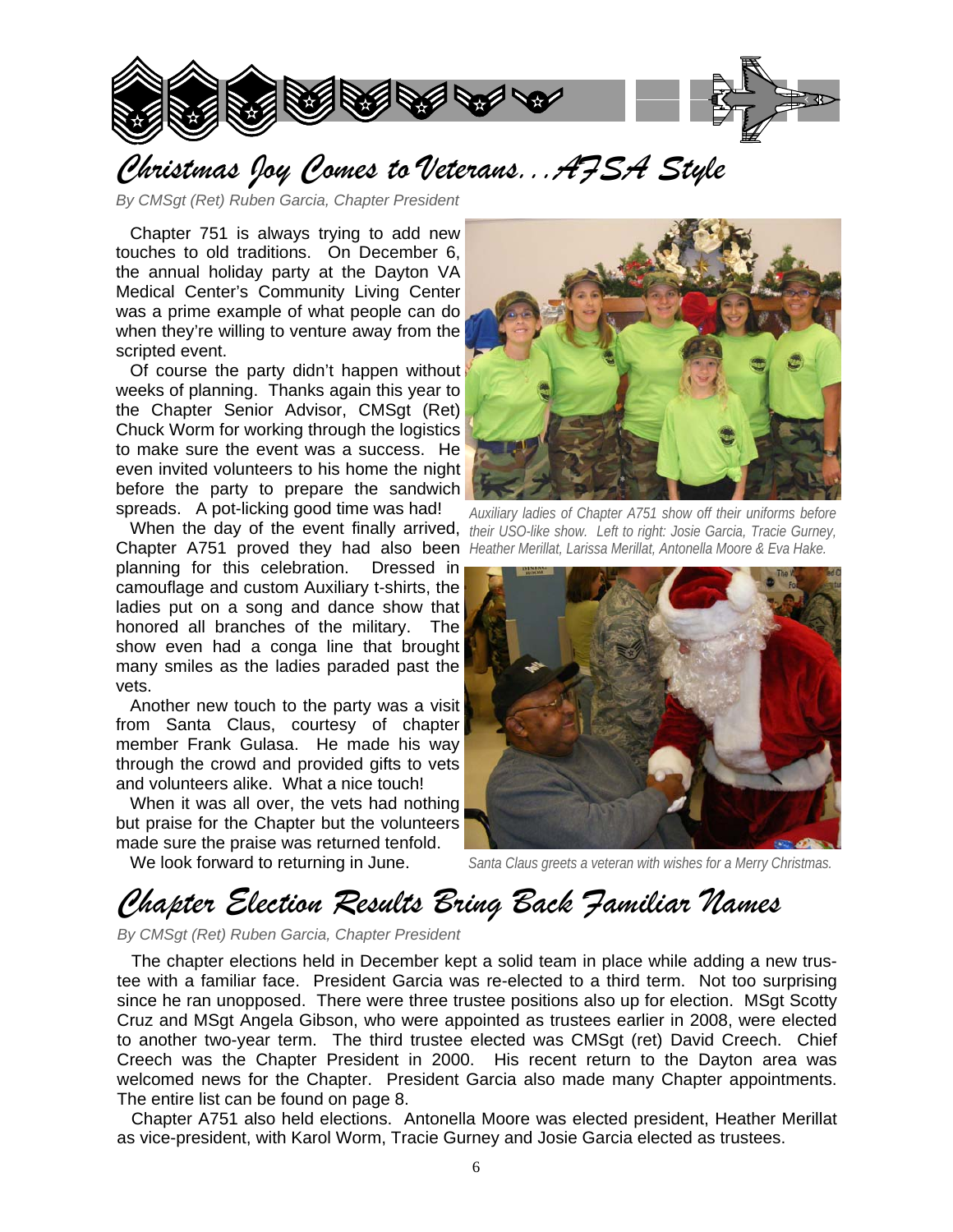

### *Getting Info Direct to You*

*By CMSgt (Ret) Ruben Garcia, Chapter President* 

 While the Chapter uses the *Kittyhawk Flyer*  to keep you informed on its activities, the primary means of communicating with its members is through email. Several are sent out every month to solicit support for events or to release time-sensitive information.

 Many Chapter members have provided their email addresses to us for inclusion in the distribution list. They receive information directly rather than relying on a supervisor or word of mouth for news to get to them.

 If you would like information delivered to you directly, please send a request to AFSA751@yahoo.com.

# *Golf Tournament Date Set*

*By MSgt Angela Gibson, Chapter Trustee* 

 Mark your calendars! The 2nd Annual AFSA Golf Tournament will take place on June 5 at Wright Patt's Twin Base Golf Course. This event will be a major fundraiser for projects benefiting veterans and Airmen in the Wright Patterson community.

 A key to the success of the tourney is the sponsorship we receive. Individuals and groups can sponsor a hole for as little as \$100. Sponsors are then publicized throughout the tournament. Other high-profile sponsorship opportunities are also available.

 How can you help? We need people to help in the planning of the tournament as well as people to assist us in set-up and registration on the day of the event. Another way to help is by asking your employer if they would consider sponsorship for this worthy cause.

 Of course another way to contribute to our success is to simply join us for a day of golf and fun. To get more information on the tournament, contact MSgt Angela Gibson at (937) 522-4774.

*Did You Know...*

 Chapter 751 now has a group page on Facebook? Search for "AFSA Chapter 751."

*Relay for Life* 

*By MSgt James "Fig" Fuenfgeld, Chapter Trustee* 

 Join us for another year of supporting the American Cancer Society at the Wright Patt Area Relay for Life on May 8-9. You can join the team at: http://main.acsevents.org/site/ TR?pg=team&fr\_id=16489&team\_id=401106 For more info, contact MSgt James Fuenfgeld at (937) 255-6884.

# *Division 7 PAC*

*By SMSgt (Ret) Fred Dembinski, Div. 7 President* 

 The Division 7 Professional Airmen's Conference is scheduled for May 15-16 at the Wright Patterson Club. Registration information can be obtained by contacting Fred Dembinski at (937) 257-7829. A good time will be had by all!